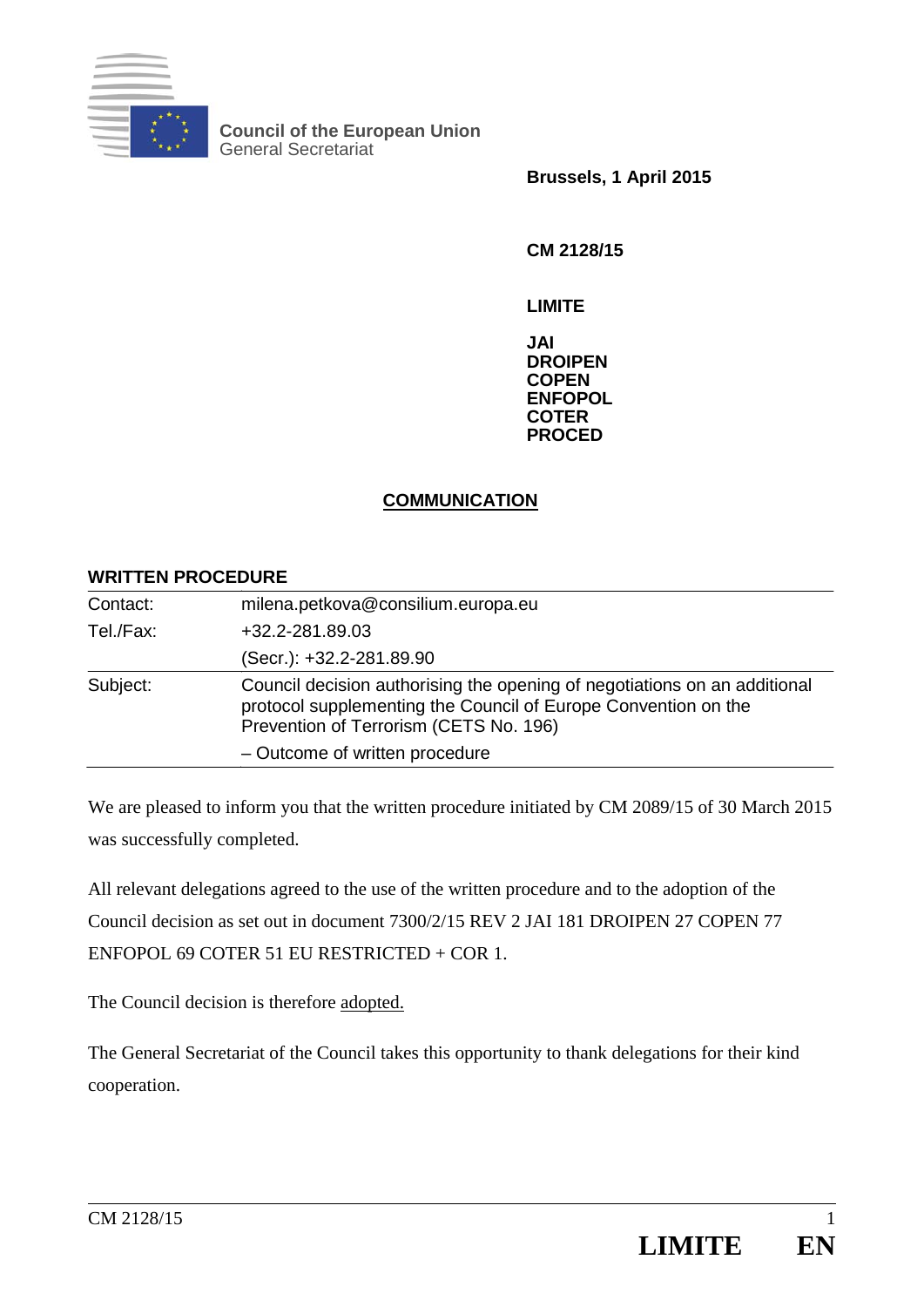The following statements to be entered in the minutes of the Council were made:

## **Statement by the Council**

The Council decision authorising the opening of negotiations on an additional protocol supplementing the Council of Europe Convention on the Prevention of terrorism (CETS No. 196) does not create a precedent, neither with regard to future Council decisions authorising the opening of negotiations on behalf of the Union in international organisations, nor with regard to the participation of the United Kingdom and Ireland in such decisions, where the application of Protocol 21 on the position of the United Kingdom and Ireland in respect of the area of freedom, security and justice, would be triggered.

# **Statement by the Czech Republic**

The Czech Republic would like to stress the political significance of the additional protocol supplementing the Council of Europe Convention on the Prevention of Terrorism (CETS No. 196) and to express herewith its full support for its conclusion.

At the same time, the Czech Republic wishes to recall the basic EU law principle encompassed in Art. 2 (2) TFEU according to which whenever *"the Treaties confer on the Union a competence shared with the Member States in a specific area (...) the Member States shall exercise their competence to the extent that the Union has not exercised its competence".* 

The Czech Republic is therefore ready to support the EU negotiator as regards the matters covered by the minimum standards set out in the Council Framework Decision 2002/475/JHA on combating terrorism, as amended by Council Framework Decision 2008/919/JHA, and ready to negotiate on behalf of the Czech Republic in a constructive way on the matters going beyond it.

# **Statement by the United Kingdom**

The United Kingdom supports the proposal for an Additional Protocol to the Convention on the Prevention of Terrorism as an appropriate response by the Council of Europe to the tragic events in Paris and Copenhagen.

However, the United Kingdom recalls that the Commission should represent the Union externally following a mandate from the Council. Accordingly, the United Kingdom regrets the late publication of the Recommendation for a proposed Council Decision. This was published only after